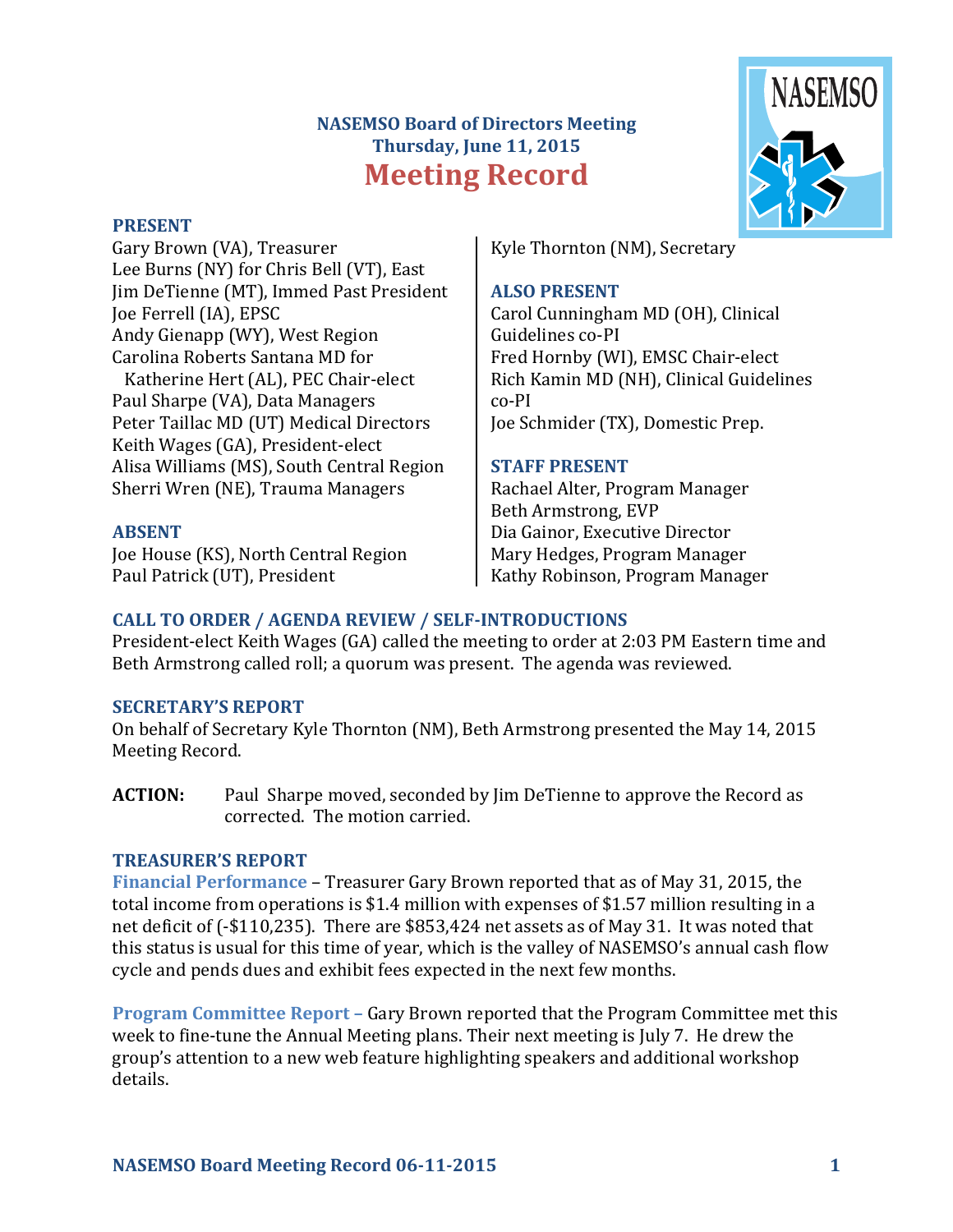He shared that there are currently 9 applicants for travel support for the Fall Meeting and reminded that the application deadline is June 22. Rogilio Martinez will lead the poster presentations/abstract process this year. He is suggesting that entries be categorized into 1.) Innovation, 2.) Performance Improvement, 3.) Customer Service and 4.) Intervention.

ACTION: Gary Brown moved, seconded by Joe Ferrell approve this recommendation. The vote was unanimous and the motion carried.

The Fall Meeting program plans are in place for Louisville. The poster/abstract competition submission deadline is August 31. Dr. Taillac mentioned that it is very difficult to provide "blinded reviews" on poster submissions and the group may want to reconsider this approach. The suggestion will be pass along to the group working on the abstracts process. The business session will occur on Thursday and Friday will be reserved for "latebreaking" issues and presentations. He described an optional outing at Churchill Downs and noted that funding is still being sought to support the optional outing as a means to reduce the event fees for members.

## **EXECUTIVE DIRECTOR'S REPORT**

- **CAP 1** we await final execution of Year 5 paperwork; the activity is technically already underway as of May 26. Several weeks ago we submitted a revised document detailing tasks and deadlines, along with the budget.
- **CAP** 5 site visits will be completed this month to collect evaluation data on the pediatric toolkit.
- **CAP 6** the pinnacle of workload was completed in April in San Antonio with a very productive Stakeholders Meeting. The MOU for state sign-on has been drafted. A data definitions work group draft has been submitted to NHTSA last month and their response is pending.
- **CAP** 7 a virtual steering committee and in-person technology design meeting has occurred this month.
- **CAP X** Rachael shared that the draft documents to implement evidence based guidelines has been circulated. WY, AZ and TN have rolled out training.
- **Pending Project Considerations** Dia shared that staff has been working on various funding applications.
	- $\circ$  An EMS health IT project that may be awarded by ONCHIT to define the electronic equivalent of the "short form" that EMS personnel might leave on paper at an ED and conversely the data that a hospital (presumably ED) would provide back to the EMS agency.
	- $\circ$  A small grant that may be available from NIST to summarize the various ambulance design and ambulance testing resources that have been released in recent past and package the information in an electronic interactive format.
	- $\circ$  A cooperative agreement application opportunity related to EMS personnel fatigue.
	- $\circ$  A subcontract from ASTHO to work on ASPR-driven interests related to EMS rules and transport agency designation for patients with confirmed or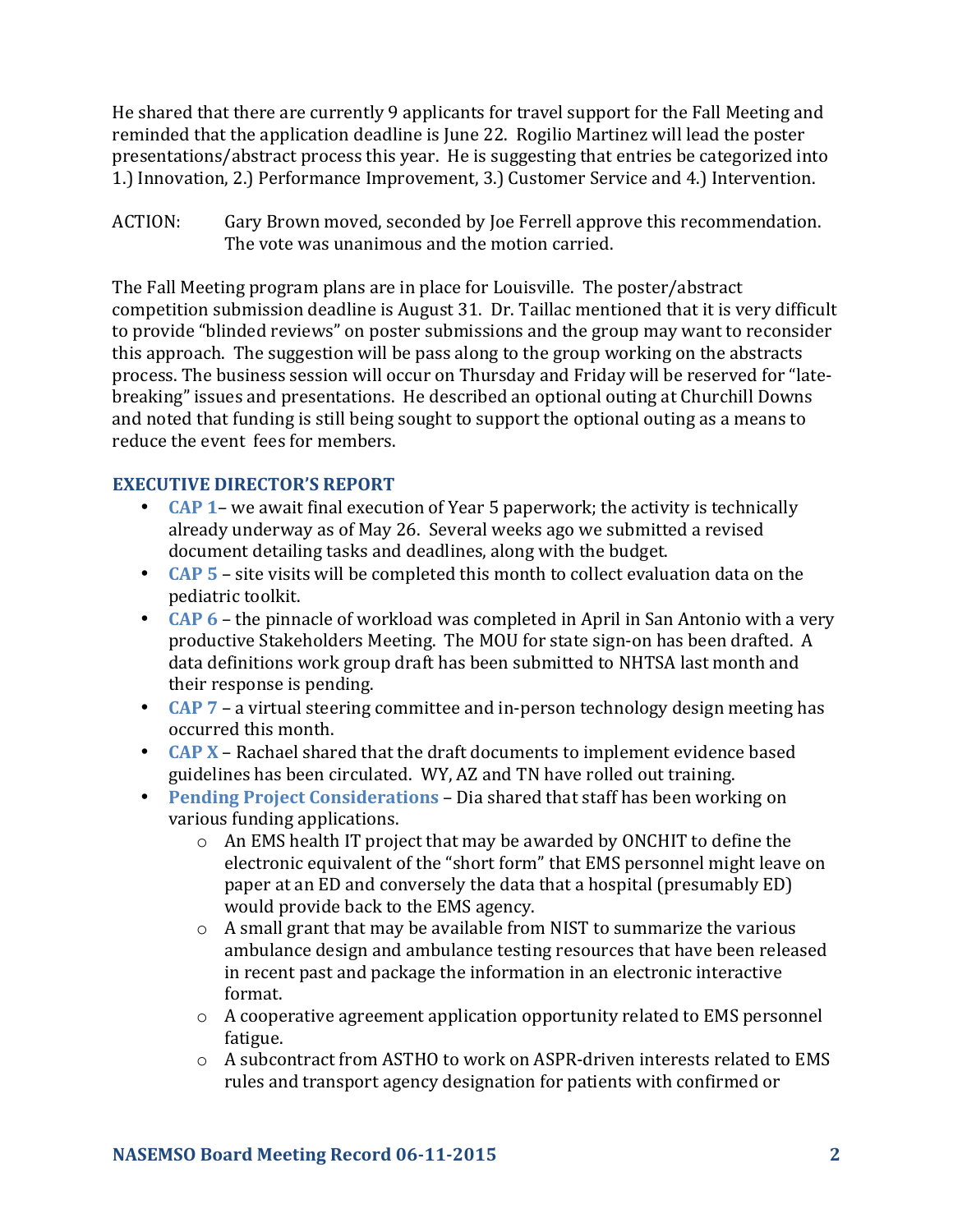suspected of serious infectious diseases. An assessment of the feasibility of the state licensure process might also be used to evaluate readiness.

- $\circ$  A 2<sup>nd</sup> generation strategy building on the EMS Preparedness Improvement Strategy goals.
- $\circ$  A cooperative agreement specific to state EMS office and tribal EMS relationships and promising practices.
- **2016 Board Retreat** Beth Armstrong presented options for facilities in Baltimore, MD and Alexandria, VA. The proposed meeting dates are December 15-16, 2015.
- ACTION: Sherri Wren moved that the meeting occur in Alexandria again; Gary Brown seconded the motion. The motion carried.
	- **South Central Region Meeting Dia thanked the region for including her in the** gathering and encouraged other regions to have a similar in-person meeting.

#### **NASEMSO LIAISON REPORTS**

• **Federal Partners** – (no reports).

# **ACTION ITEMS**

- **NASEMSO Letter to the Editor** Dr. Carol Cunningham, Dr. Rich Kamin and Dr. Peter Taillac commented on the recent JEMS article "ACEP Policies Lead to Evidence-Based Medicine" and submitted a draft response for Board consideration.
- ACTION: Jim DeTienne moved, seconded by Peter Taillac to submit the letter as presented, pending any refinements by the Executive Committee. The letter can be submitted under the signature of the NASEMSO project co-principal investigators or under the signature of the president. The vote was unanimous and the motion carried.
	- **NASEMSO National Model Clinical Guidelines** Doctors Cunningham and Kamin presented an outline for future development, maintenance and growth. They proposed to form a work group to establish a maintenance plan.
	- National Strategy for EMS Specialty Certification Alisa Williams proposed that NASEMSO staff pursue funding to support implementing the project. Kathy Robinson will organize a follow-up discussion on this topic prior to the next **Board meeting.**

# **DISCUSSION ITEMS**

• **NFPA EMS Officer Proposal** – Kathy Robinson brought to the Board's attention that NFPA has proposed an EMS officer standard. The Education & Professional Standards Council discussed it last week and noted existing materials and programs relevant to this type of position. NEMSMA is currently working with a publisher to produce a text, in fact. A draft letter to NFPA was circulated via the Board's web site. No objections or edits were noted.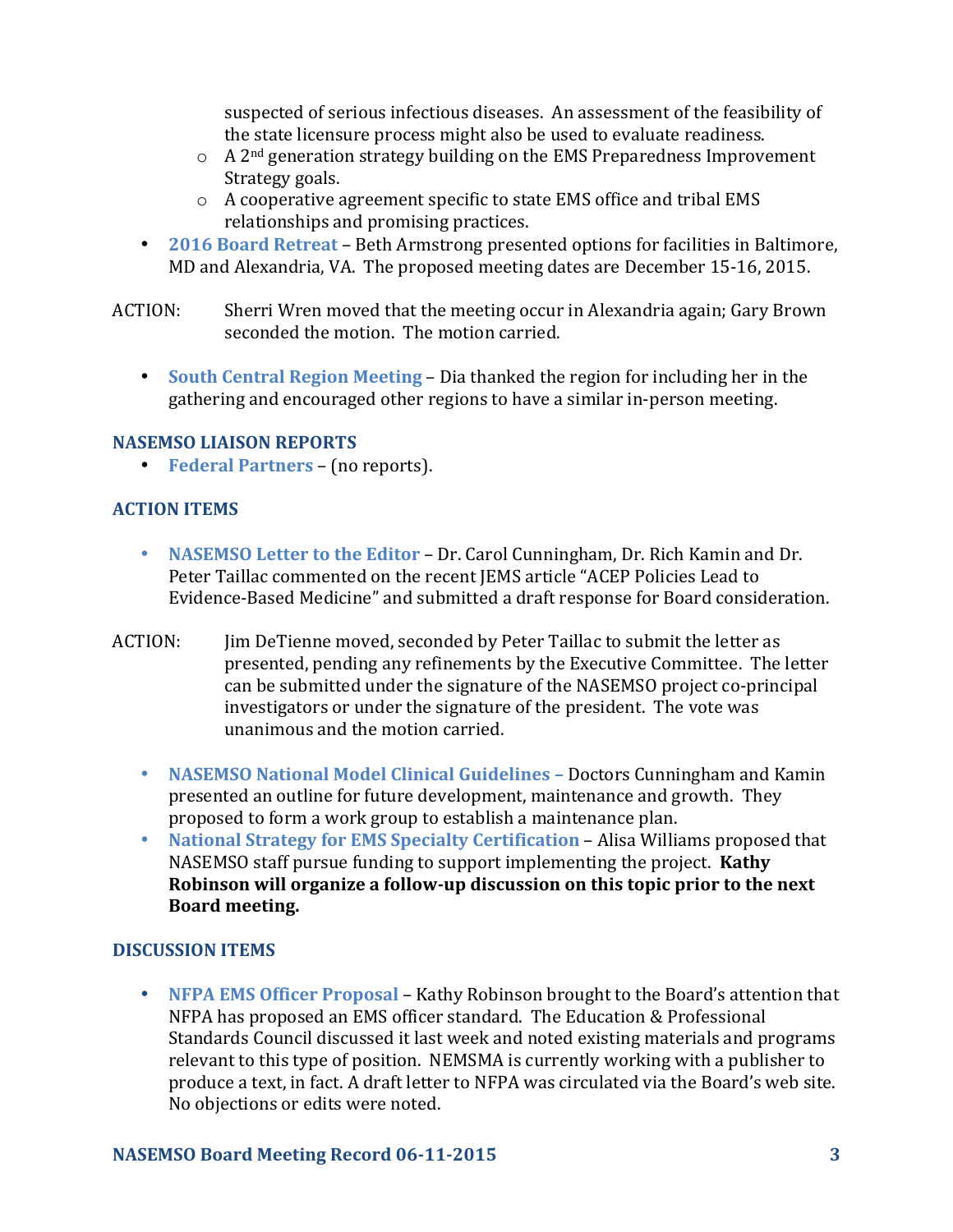#### **Ad Hoc Committee Reports**

- **Agency & Vehicle Licensure** The Federal Motor Vehicle Safety Standards (Change Order #8) comment collection period for medium and heavy duty trucks soon expires. NASEMSO continues to advocate for occupant restraints and litterretention systems that have been proven effective in frontal and side impact collisions.
- Mobile Integrated Health/Community Paramedicine Committee Jim DeTienne mentioned they reviewed data collected recently and submitted a report to NHTSA for approval.

## **Regional Reports**

- **East** Lee Burns mentioned that the region will convene later this month via teleconference.
- **West** (no report)
- **North Central** (no report)
- **South Central** Alisa Williams (MS) shared that the region met in Memphis earlier this week. Discussion focused on specialty certification and REPLICA. Three states (LA, MS, and TN) will pursue it this legislative season. They also addressed EMS for Children injury prevention priorities such as heat stroke; military to civilian practitioner transition; disaster preparedness and Ebola transportation plan assembled by ASPR (noted lacked of EMS input on the plan); FEMA National Ambulance Contract and impact on their region.

## **Council Highlights**

- **Data Managers** Paul Sharpe reported that NHTSA approved the proposed timeline adjustments for NEMSIS v3 implementation. They have met once since the May Board meeting and addressed extended definition and the mentor initiative.
- **Education & Professional Standards** Joe Ferrell shared that their full council met yesterday and the steering committee will meet next month; they are drafting a white paper on competency assessment. A new resource guide will help address states concerns related to distance education. System implementation survey will assess states' clinical and field concerns.
- **Medical Directors** (no report)
- **Pediatric Emergency Care** Dr. Carolina Roberts Santana noted that they met last Tuesday.
- **Trauma Managers** Sherri Wren said they will meet next week and work on speakers for their Fall Meeting program.

# **Standing Committee Highlights**

• Air Medical – Kathy Robinson reported that they are still working on model rules and now must ensure they don't conflict with any content from the recently released FAA documents. Preliminary discussion regarding CAMTS developing a "medical only"